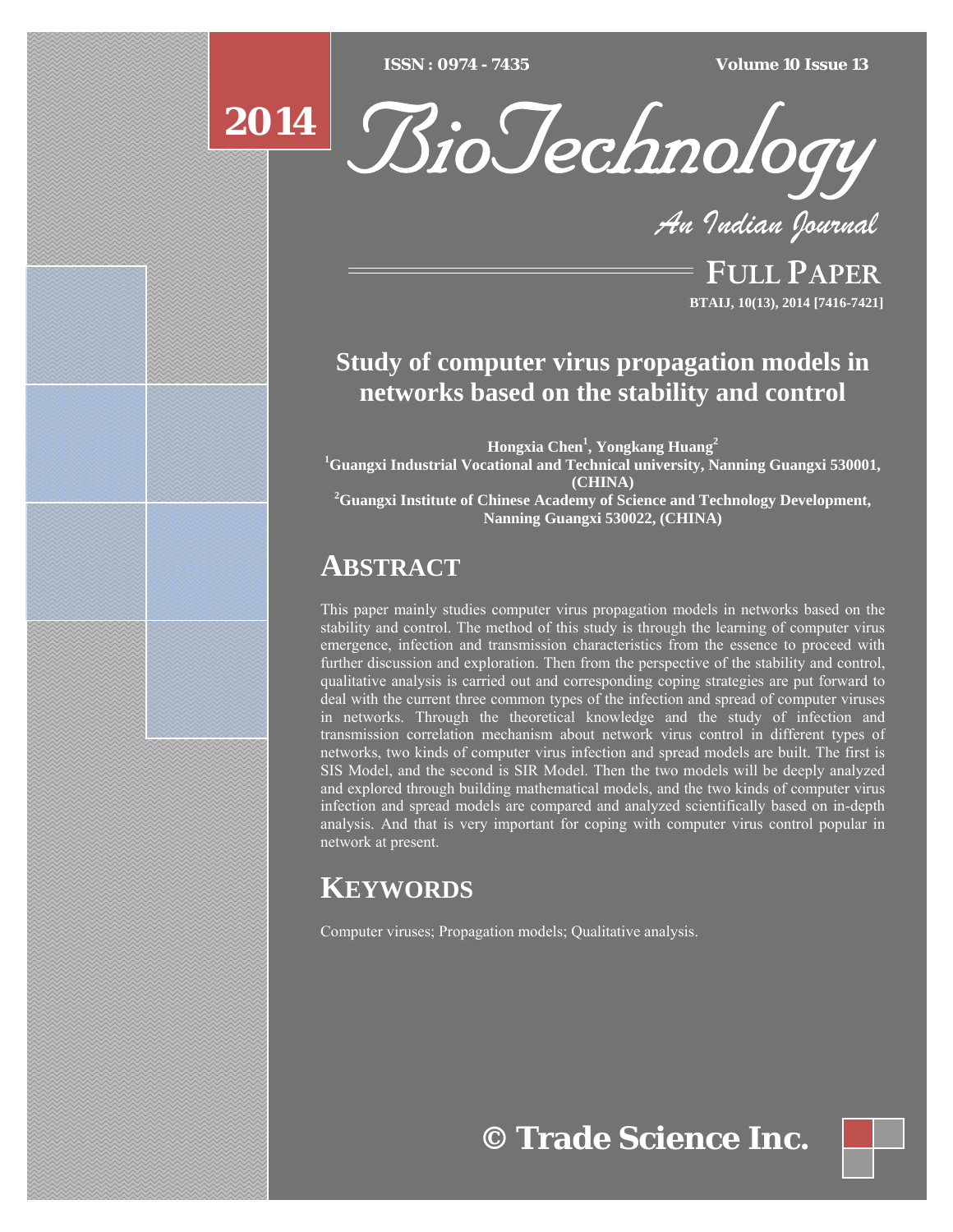# **INTRODUCTION**

 Nowadays with the constantly upgrading and rapid development of the information technology, the efficiency and speed of network information transmission has been improved a lot to a certain degree. Information stability and security following has been paid attention to by the network experts and people gradually.

 With the continuous development of network technology, computer has gradually entered into people's lives, and the arrival of the information age has brought convenient life for people, so the dependence on the Internet is more and more strong**[1-3]**.

 However, as is known to all, the highly developed internet brings people all sorts of convenient life while at the same time with many problems following. The network security problem has gradually become the focus of people's attention. Among the complex problems, the computer virus infection and spread is a very prominent and serious problem. Every year the loss caused by computer virus on the Internet is enormous. What's more the infection and spread of computer viruses in essence endanger the information security of the users directly.

 It is well known that work centrality of network information security is the realization of the security transmission of network information data and information privacy, avoiding the network information data changed by some unauthorized entities. The changes may be the steal or modify of the data information.

 In the problems of network data transmission and information secrecy, leakage and falsification of information data caused by computer virus is the most common. However, the computer virus problem has not been effectively resolved since the emergence of the computer virus to nowadays. The emergence and invasion of the computer virus destroyed the normal storage, processing and transmission of information, bringing huge economic losses to the people**[4]**.

While with the improvement of electronic components core technology in electronic information industry, the average operating speed of the related computer hardware has qualitatively upgraded. The application of various new technologies makes the internet information start swelling, following by the constantly upgraded of the computer virus. When one kind of computer virus appears, there may be more variants of computer software virus following by. This is an inevitable phenomenon, because computer viruses need to constantly updating themselves to survive**[5].**

Three are more new variant types of computer virus, so it is difficult to check and kill virus. As for a country, the harmful of the computer virus spreading on the networks of the country is huge. At the level of national- security, its harm is not less than the military weapons. Considering the overall safety level of national political, economic, cultural development, it is necessary to carry out this study, and this study is also very urgent need.

# **THE RESEARCH STATUS OF COMPUTER VIRUS PROPAGATION MODELS IN NETWORKS BASED ON THE STABILITY AND CONTROL**

 The concepts and theories related to computer virus. About twenty years ago, in the article of theory and experiment of computer virus, the virus is defined as a type of program, and through modifying the other application, the program can release a suitable copy into the other program, and this method is called infection. And with the characteristics of infection, the virus takes advantage of the user rights to infect their programs in the computer system or the networks. Moreover each infected program also becomes the virus program and this kind of process is constantly going on.

 The early virus theory mainly studies the definition and infectious way of the virus program, based on the Turing machine model and recursive function model, and etc. The model mainly describes infection form of the file virus through the state transitions of the Turing machine or the form of recursive function. Kannan and other people study the worm propagation model based on random scan and point out that the worms have active aggression and strong ability of infection. Meanwhile the strategy of firewall collaboration is proposed. That is P2P worm propagation model in the peer-to-peer network.

# **THE THEORIES RELATED TO COMPUTER VIRUS**

 The computer virus made by the programmer is constantly changing, so there are various species, of which the characteristics are different. However, the traditional computer virus mainly includes general characteristics such as operability, infectivity, non-authorization, concealment, destructibility and so on. Meanwhile with the development of computer technology and antiviral technology, new characteristics appears such as anti-analyticity, decoy, multiple transmission, deformability, the remote control feature, target diversification, comprehensive attack means and etc. A more effective method coping with virus and solution can be found, only widely understanding the characteristics and development trend of computer virus**[6]**.

# **The infectivity of computer virus**

 The infectivity of computer virus is one of the basic features of computer virus. It is well known that the computer virus is essentially a program made by people. But unlike most of the normal computer programs, once the program enters into the computer system and gets the CPU execution, it will seek for the suitable program or storage medium without user knowing according to the predetermined manner of programmer. After determining the suitable object, the program inserts its virus code to replicate and spread. The types of the infected files that predefined by the programmer and the way of searching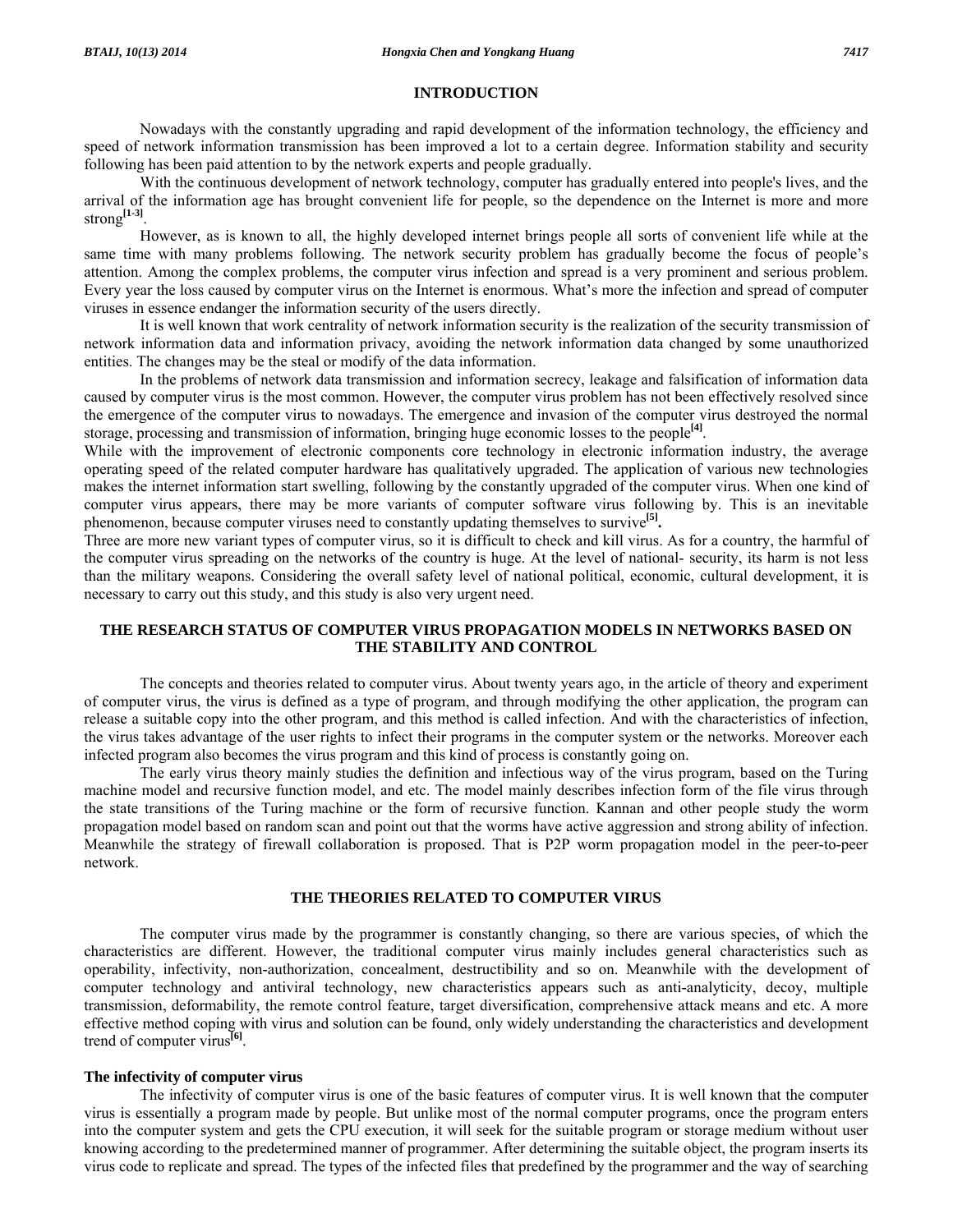the suitable infected object provide reference for programmers who look for and determine the virus programs, and also provide a basis for predicting the spread characteristics and speed of the virus. That is the infectivity of the computer virus**[7]**.

# **The non-authorization of computer virus**

 The non-authorization of computer virus is a very prominent characteristic of computer virus. Generally speaking, computer viral program hidden in the normal program gets control power of the computer system actually without the users knowing, when the normal program of a user is infected. And for the computer user, the purpose of the virus program and the relevant activities are not allowed and unknown. And the result can not be predicted, either. From the perspective of computer system, all the operations performed by the virus program are not allowed by the user and is non-authorization.

# **CONTROL STRATEGY OF COMPUTER VIRUS PROPAGATION IN NETWORKS BASED ON THE STABILITY**

 In fact, the factors involved in the computer virus control based on the stability are extensive, with both the types of networks and evolution speed of the computer virus variants referring to. The variants and evolution of computer virus has no rules, or in other words not stable enough and uncontrollability, so from the perspective of the relative stability, the study of network computer virus control is carried out just from different network types. This paper adopts virus control methods in the following three types to conduct the qualitative study**[8]**.

### **VLAN virus control**

 The inflection and spread of computer virus in the VLAN shows a very strong character, in general it is fast speed of inflection and strong ability of transmission. Once one node has been inflected, data of this node will have problem featuring overwrite file. Sometimes one computer is inflected by some type of virus, when using the VLAN network, and file system of the computer connected with this network will have many suffix called exe file. As we all know, the executable exe file is the common file name of the computer virus. Once the problem appears, any data read operation of the computer cannot be carried out, or the virus will spread indefinitely until the file system is completely annexed and covered and into endless loop, causing system crash and the loss of data. The only operation in this case we can do is completely storage formatting, in this way these executable files can be cleared off the storage. From this point of view, the disposing of computer virus is difficult, involving a systemic operation. As for the control of computer virus in VLAN networks, some suggestions are given to prevent the loss of VLAN from computer virus or to minimize the loss**[9]**.

 The first is to guarantee the security of terminal computer security in VLAN network. Some common anti-virus software or computer security management software are installed including security guards run by 360 safe, Kaspersky antivirus software and other antivirus software abroad. The virus data need to update regularly after installing to ensure the security software the ability of killing computer virus program. Secondly, the user of VLAN network shall regulate their habits of using internet, visiting no toxic site, and the cheating program shall not be connected, either. Thirdly, some important files of ours shall be saved by data remote and made a backup, or be sent to a remote mail server to temporarily store the important file or stored in the hard disk. Finally, to the individual or the unit that has better condition, some efficient and safe network management software platform can be used. As for some rich unit, internal VLAN network composed by security hardware systems can be established, and a computer virus checking mechanism is installed in the gateway to monitor the possible virus. Once any computer viruses are found in the networks, some effective measures will be adopted to deal with them, reducing the loss to the minimum.

# **WLAN virus control**

 The computer virus control in WLAN network is based on the VLAN network. In order to avoid the computer virus inflection in WLAN networks, the first thing to do is protect the computers in the VLAN from inflecting by the virus. This is a premise, and how to guarantee the WLAN network computer without intrusion of computer viruses is another important work needed in this study. Generally speaking, according to the feedback virus database figure of the security management software in VLAN networks, virus database in WLAN network is established, and any virus involved in the database can be checked and killed through security antivirus software. The new virus variants shall be recorded and wrote to the database, too. The methods of computer virus control in WLAN networks include the following points: Firstly, as for the WLAN networks, antivirus software or safety management software are installed in the terminal system of all the computers, for the purpose of checking and killing the virus. And the information of the computer virus is also recorded to give feedback to the computer virus database, preventing the similar virus from invading the computer system. Secondly, effective control measures of the computer virus are carried out on the borders of WLAN network interchange. To be specific speaking, some security hardware equipments are installed to improve security protection capability of WALN network<sup>[10]</sup>.

# **MAIL virus control**

 With the development of the communications, mail has become an effective way to spread information. However, email virus starts to influence the network security. So measures shall be adopted to resolve the problems. For some large enterprises, the office automation system is used, and in which the mail server is its composition. In this case, defensive and monitoring measures are employed in mail server to automatically intercept and kill the email containing the virus and sent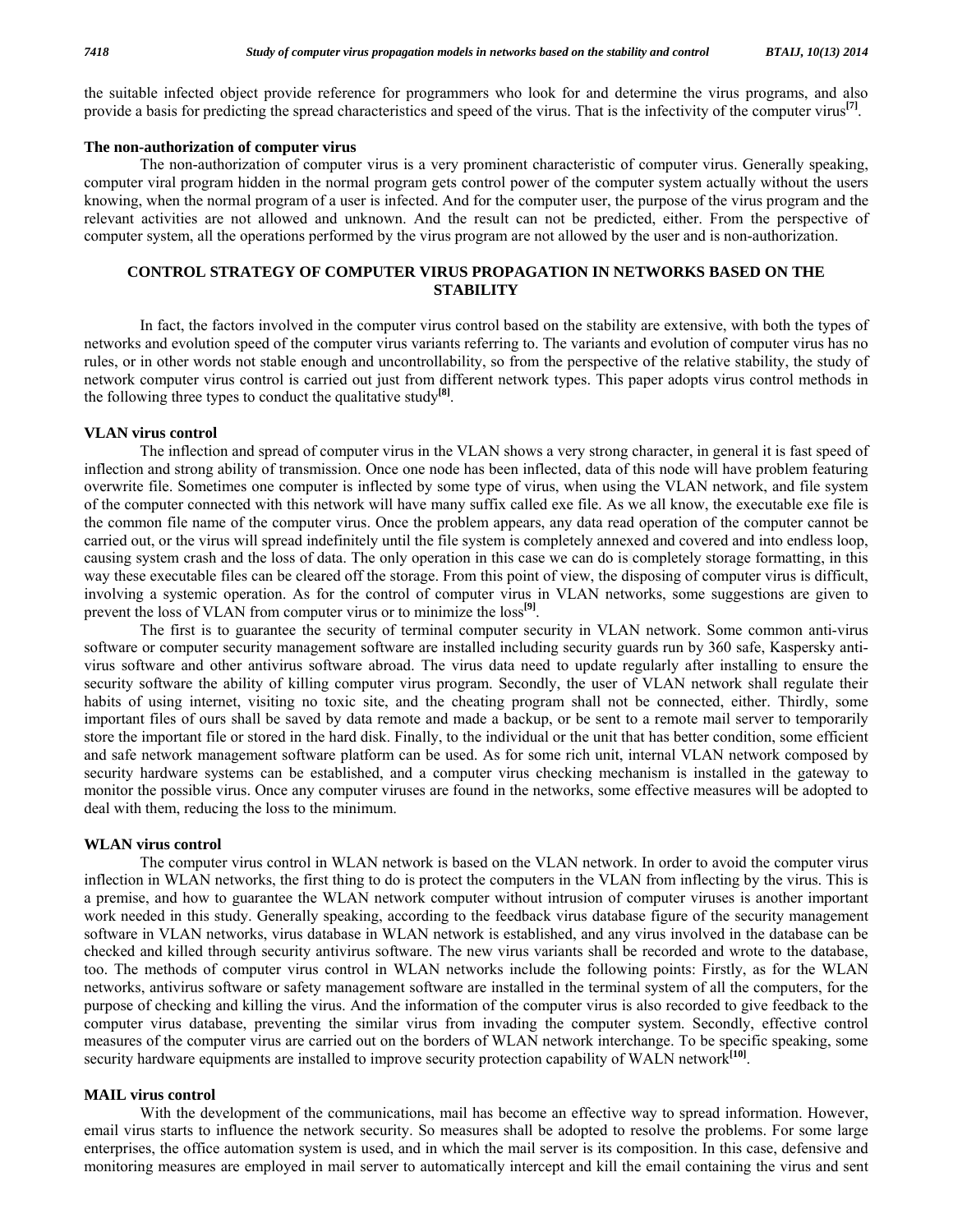the processed email to the user. As for the users who do not belong to the office automation system, the computer security software must be started to process the virus when opening some unknown email.

# **STUDY OF COMPUTER VIRUS PROPAGATION MODELS IN NETWORKS BASED ON THE STABILITY AND CONTROL**

 There are various computer virus propagation models, several typical computer viruses propagation models are mainly introduced here.

# **SIS Model**

# **Model Establishment**

 SIS Model is also called Susceptible-Infected-Susceptible. As for this model, the node of the internet is usually divided into two basic states. One is susceptible state and the other is infected state. The picture below gives the abbreviation of the two states, one is S and the other is T. Under some given condition, S can be transformed into T, and the processing is reversible. That is to say, susceptible state can be transformed into infected state under a certain condition. Therefore the infected state can be suppressed into susceptible state, under the condition of response timely and relatively scientific computer technology is employed. However this is not definitely thing. The relatively scientific and rational computer technology is mainly referring to the using of antivirus software or virus avoidance measures. The SIS model is shown as Figure 1.



**Figure 1 : SIS model** 

#### **Differential equation of mathematical model establishment**

From the picture we can see two codes served as condition, one is  $\beta$  and the other is γ. The specific meanings of the codes in the formula are as follows: β represents the probability infected by the virus, and γ represents the probability of virus checking and killing. The mathematical model expressed in the form of differential equation is as follows:

$$
\begin{cases}\n\frac{dS}{dt} = -\beta SI + \gamma I \\
\frac{dI}{dt} = \beta SI - \gamma I \\
S(0) = N - I_0 \\
(0) = I_0\n\end{cases}
$$

 As for the differential equation above, each letter represents a meaning respectively, and the letter N represents total number of network nodes at a certain time.

# **The analysis of the results**

β *SI* represents the increasing total number of network nodes in the process of transmission from the susceptible state to the infected state. While <sup>γ</sup> *SI* represents the increasing total number of network nodes from the infected state to the susceptible state.  $I_0$  stands for the total number of infected nodes in the initial state of the internet. Compared the two model, the latter is injected with a virus immune entity in the node of susceptible state. However the former is without this feature.

#### **SIR Model**

 The emphasis of this section is SIR model, SIR is short for Susceptible-Infected-Removed. And the design of SIR model is based on SIS model and is just the development of the above model.

# **Model Establishment**

The node of the networks in SIR model is divided into three states, besides the susceptible state (S) and infected state (I) in SIS model, immune state (R)is added. And the node of R state has the ability of antiviral, avoiding the virus infection and the proliferation of the virus. Figure 2 is the virus infection model in SIR model.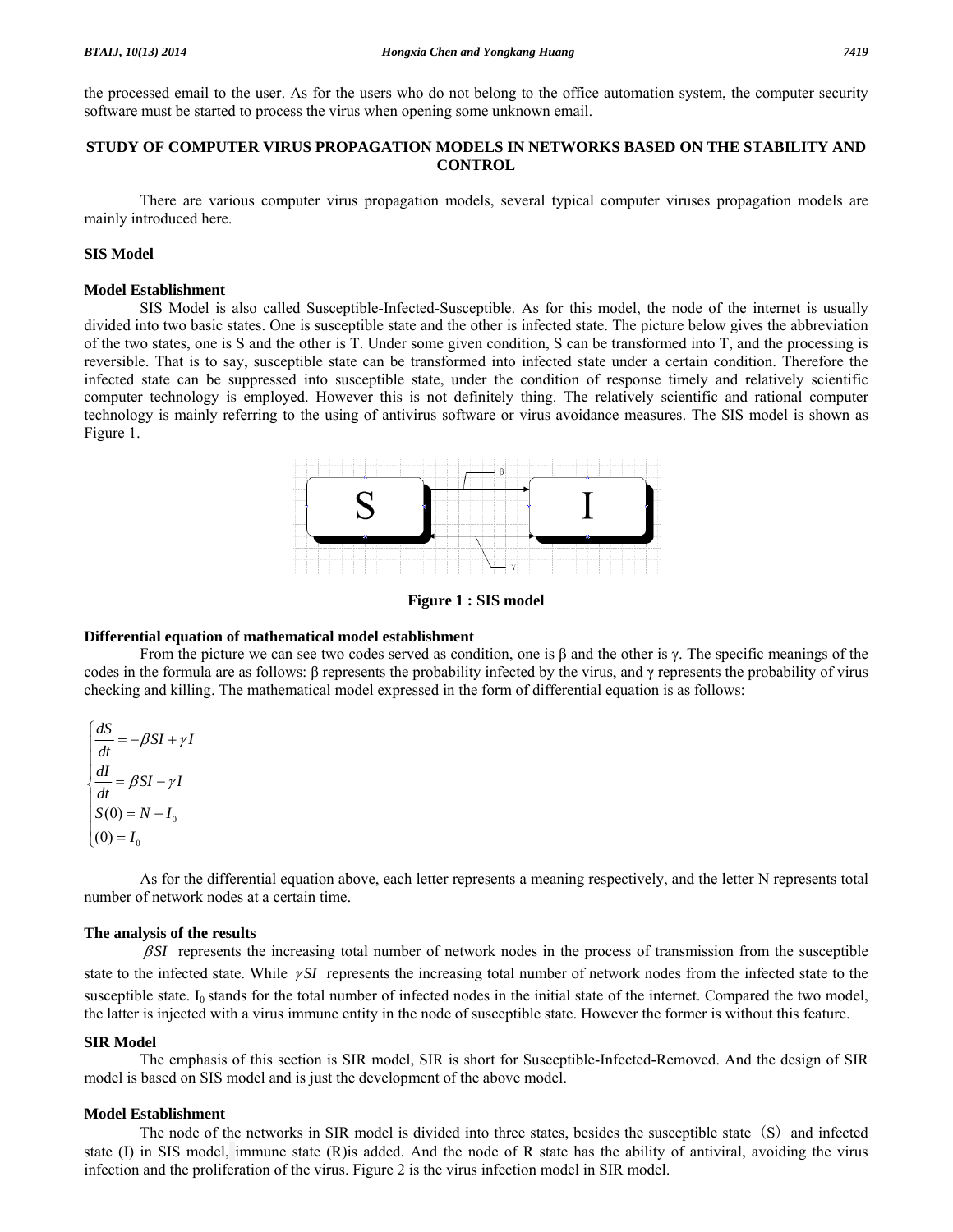

**Figure 2 : SIR Model diagram** 

# **Differential equation of mathematical model establishment**

The meanings of the two parameters including  $\beta$  and  $\gamma$  in the above picture are the same as last chapter. Similarly, the mathematical model expressed in the form of differential equation is as follows:

 $S(0) = N - I_0, I(0) = I_0, R(0) = 0$  $\int \frac{dS}{dt} = -\beta SI$  $\frac{dI}{dt} = \beta SI - \gamma I$  $\frac{dR}{dt} = \gamma I$  $\frac{1}{2}$  $\frac{dI}{dt} = \beta SI \frac{1}{2}$  $\frac{u}{u} =$  $\frac{1}{2}$ 

# **The analysis of the results**

 From the differential equation and SIR model diagram, we can see that this model has improved a lot in the study of virus propagation and infection depression, controlling the computer virus infection rate of node through operating the value of the β and γ. And some professional antivirus suppression measures have been carried out to control the speed of computer virus in the process and achieved good results.

# **Comparative analysis of the SIS model and SIR model**

This section mainly analyzes the relationship between the SIS model and SIR model. According to the introduction of the last two sections, compare and analyze the two models through the TABLE 1 below.

| <b>Model</b> | The prevention and control ability of the virus |                    | The memory of virus The applied network types |
|--------------|-------------------------------------------------|--------------------|-----------------------------------------------|
|              | SIS model Certain ability                       | No memory function | VLAN WLAN                                     |
|              | SIR model Strong ability                        |                    | Has memory function VLAN WLAN MLAN            |

**TABLE 1 : The contrast between the SIS model and SIR model** 

# **SEIR model**

The third model is SEIR model, and the application of this model in the propagation and control of computer virus is rare, because of the difficulty application of the model in practice. Pictorial diagram is given below and simple analysis is carried out shown as Figure 3.



**Figure 3 : SEIR model** 

The picture below is mathematical model of the SEIR model, using differential equation to express.